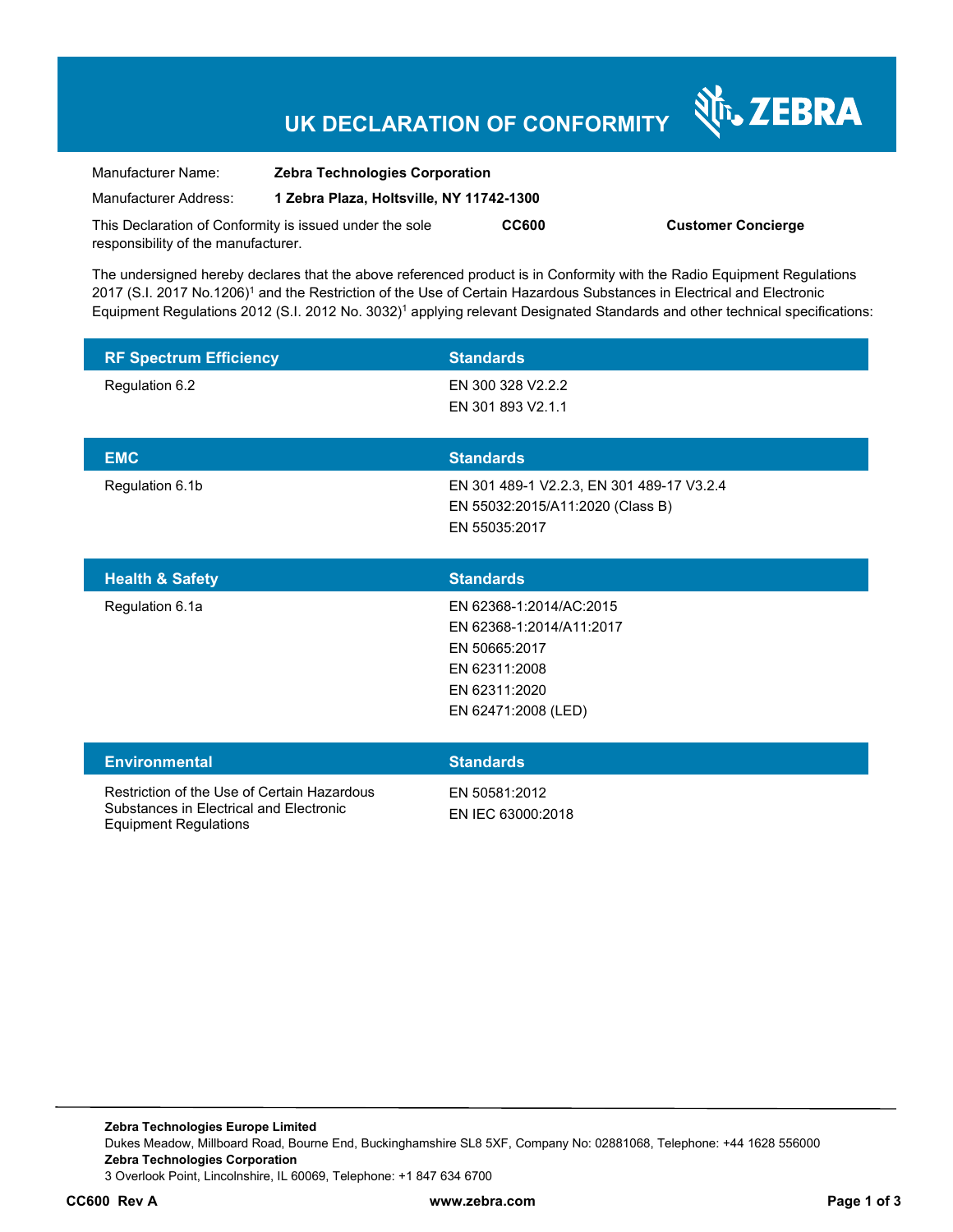# **UK DECLARATION OF CONFORMITY**

With regard to the Radio Equipment Regulations 2017 (S.I. 2017 No.1206)1, the conformity assessment procedure referred to in regulation 41(4)(a) and detailed in Schedule 2 has been followed.

 $^{\rm 1}$  As amended by applicable EU withdrawal legislation implemented at the time of issuing this declaration

#### **Signed on behalf of Zebra Technologies Corporation**

*(Signature of authorized person)* Marco Belli Rev: A Sr. Manager, Regulatory and European Communication Communication Communication Communication Date: 18 February 2021 Place: Bourne End, UK

र्शे<sub>ि</sub> ZEBRA

**Zebra Technologies Europe Limited**  Dukes Meadow, Millboard Road, Bourne End, Buckinghamshire SL8 5XF, Company No: 02881068, Telephone: +44 1628 556000 **Zebra Technologies Corporation**  3 Overlook Point, Lincolnshire, IL 60069, Telephone: +1 847 634 6700